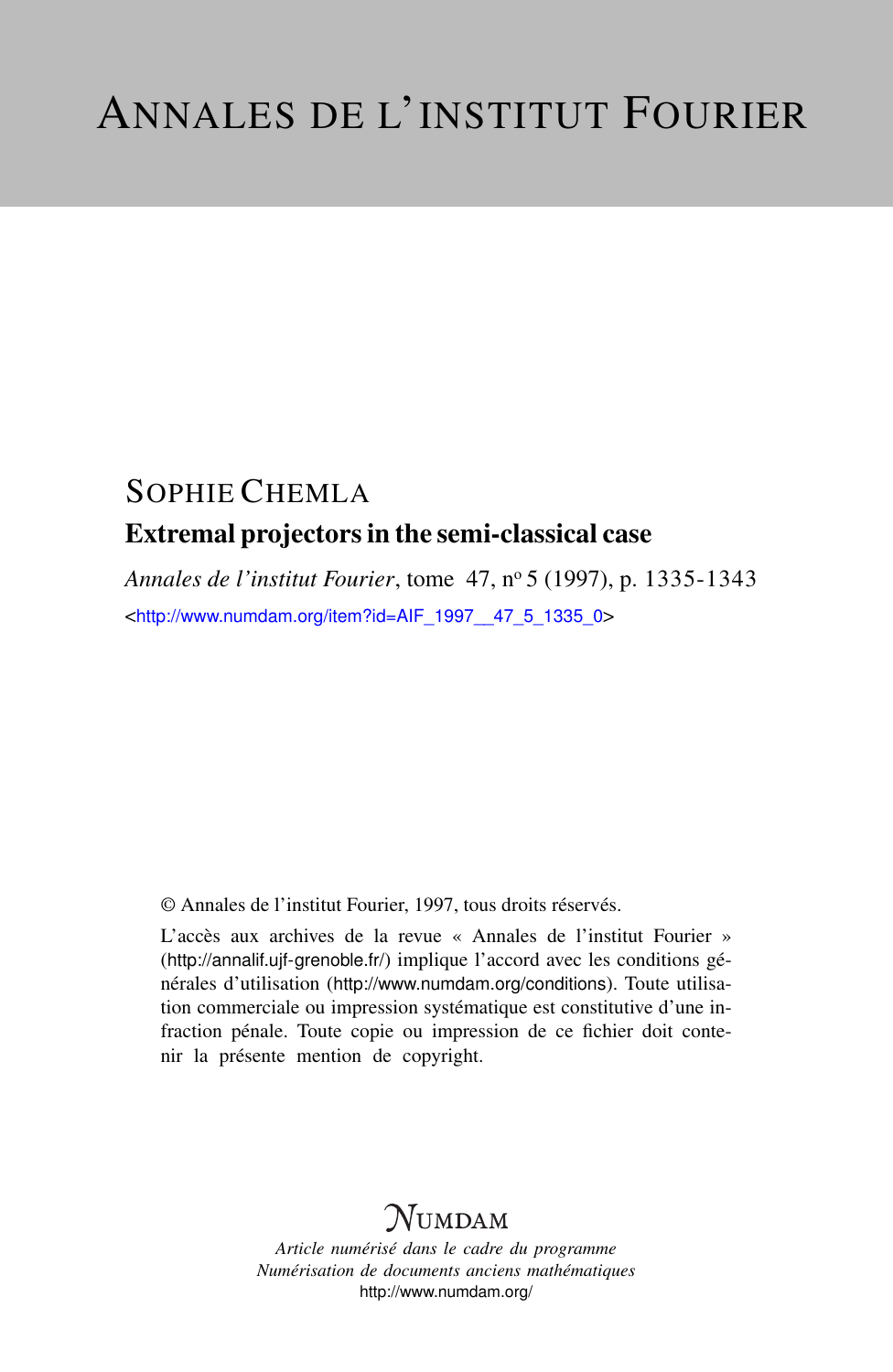Ann. Inst. Fourier, Grenoble **47,** 5 (1997), 1335-1343

## **EXTREMAL PROJECTORS IN THE SEMI-CLASSICAL CASE**

**by Sophie CHEMLA**

### **1. Introduction.**

Let  $\mathfrak g$  be a complex semi-simple finite dimensional Lie algebra,  $\mathfrak h$  a Cartan subalgebra of  $\mathfrak g$  and  $\Delta$  the root system associated to  $\mathfrak h$ . We will write  $\Delta^+$  (respectively  $\Delta^-$ ) for the set of positive (respectively negative) roots of  $\Delta$  and put  $\rho = \frac{1}{2} \sum_{\gamma \in \Delta^+} \gamma$ . We will denote by  $B = (\alpha_1, \dots, \alpha_l)$  the set of simple roots. Let  $g_{\gamma}$  be the root space associated to the root  $\gamma$ . We put

$$
\mathfrak{n}=\underset{\gamma\in\Delta^+}{\oplus}\mathfrak{g}_{\gamma},\;\;\mathfrak{b}=\mathfrak{h}\oplus\mathfrak{n}\;\;,\mathfrak{n}_-=\underset{\gamma\in\Delta^+}{\oplus}\mathfrak{g}_{-\gamma}.
$$

Let  $R(\mathfrak{h})$  be the field of rational functions on  $\mathfrak{h}^*$ . One introduces the algebra  $U'(\mathfrak{g}) = U(\mathfrak{g}) \underset{S(\mathfrak{h})}{\otimes} R(\mathfrak{h})$ . Let us consider the generic Verma module  $V = \frac{U'(\mathfrak{g})}{U'(\mathfrak{g})n}$ . Zhelobenko ([Z1]) showed that  $V^n = R(\mathfrak{h})1_+$  (where  $1_+ =$  $1 + U'(\mathfrak{g})\mathfrak{n}$ ). The decomposition  $V = \mathfrak{n}^-V \oplus R(\mathfrak{h})1_+$  defines a projector p onto  $R(\mathfrak{h})1_+$  called the extremal projector. Inspired by a work of Asherova, Smirnov and Tolstoy ([AST]), Zhelobenko ([Zl]) showed that *p* factorizes into elementary projectors. Let  $(\gamma_1,\ldots,\gamma_m)$  be a normal ordering on the positive roots. Introduce the following notations:

$$
p_{\alpha} = \sum_{k=0}^{\infty} \frac{(-1)^k}{k! f_{\alpha,k}} e_{-\alpha}^k e_{\alpha}^k
$$
  
\n
$$
f_{\alpha,0} = 1,
$$
  
\nif  $k > 0$ ,  $f_{\alpha,k} = (h_{\alpha} + \rho(h_{\alpha}) + 1) \dots (h_{\alpha} + \rho(h_{\alpha}) + k)$ 

*Key words:* Extremal projectors - Semi-simple Lie algebras. *Math. Classification:* 17B20.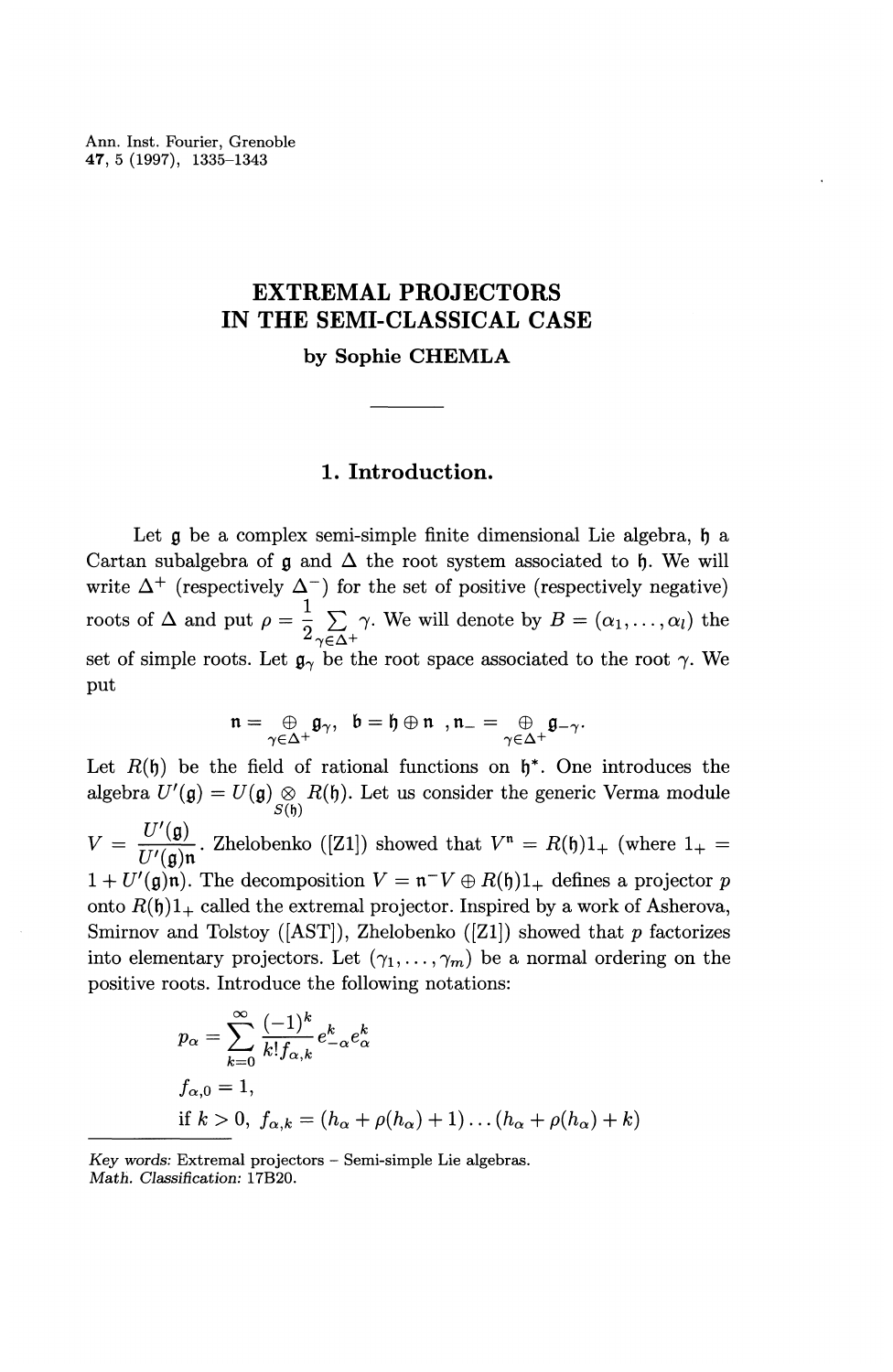( $e_{\delta}$  being the root vector associated to the root  $\delta$  and  $h_{\delta}$  the coroot). We have  $p = p_{\gamma_1} \dots p_{\gamma_m}$  ([Z1]). Let  $w = s_1 \dots s_j$  be a reduced decomposition of  $w \in W$  (with  $s_k = s_{\beta_k}, \beta_k$  a simple root ). Put  $w_i = s_1 \ldots s_i$ . The roots  $\gamma_i = w_{i-1}(\beta_i)$  ( $w_0 = 1$ ) are pairwise distinct and

$$
\Delta_w = \{ \alpha \in \Delta_+ \mid w^{-1}(\alpha) < 0 \} = \{ \gamma_1, \dots, \gamma_j \}.
$$

Put  $\mathfrak{n}_w = \bigoplus_{\alpha \in \Delta_w} \mathfrak{g}_{\alpha}$ . In [Z2], Zhelobenko gives an explicit description of  $V^{\mathfrak{n}_w}$ . We will establish similar results for the symmetric algebra (the so-called semi-classical case).

Let us consider the analytic manifold  $(g/n)^*$ . We will endow it with the following coordinate system  $((e_{-\alpha})_{\alpha \in \Delta_+}, (h_{\alpha_i})_{i \in [1,l]})$ . We will call  $U_{\delta}$ the open subset of  $(\mathfrak{g}/\mathfrak{n})^*$  defined by the equation  $h_\delta \neq 0$ . We define  $\Phi_\delta$  to be the following rational map of  $U_{\delta}$ :

$$
\forall \lambda \in U_{\delta}, \ \Phi_{\delta}(\lambda) = \exp \left( \frac{e_{-\delta}(\lambda)}{h_{\delta}(\lambda)} e_{\delta} \right) \cdot \lambda
$$

where the dot denotes natural action of  $\mathfrak n$  on  $(\mathfrak{g}/\mathfrak{n})^*$ . By composition,  $\Phi_\delta$ defines an algebra morphism of  $\mathcal{A}(U_{\delta})$  which we call  $\pi_{\delta}$ . We put

$$
U_w = U_{\gamma_1} \cap \ldots \cap U_{\gamma_i}
$$

We will denote by  $\mathcal{P}(U_w)$  (respectively  $\mathcal{A}(U_w)$ ) the set of regular functions (respectively analytic functions) on  $U_w$  and we will write  $\mathcal{P}(U_w)^{\mathfrak{n}_w}$  (respectively  $\mathcal{A}(U_w)^{n_w}$ ) the set of invariant functions of  $\mathcal{P}(U_w)$  (respectively  $\mathcal{A}(U_w)$  under the action of  $\mathfrak{n}_w$ . We prove the following result:

THEOREM. — The algebra morphism  $\pi_w = \pi_{\gamma_1} \circ \ldots \circ \pi_{\gamma_i}$  does not *depend on the reduced expression of w. It establishes an isomorphism between*

$$
\mathcal{C}_w = \left\{ f \in \mathcal{A}(U_w) \mid \frac{\partial f}{\partial e_{-\gamma_1}} = \ldots = \frac{\partial f}{\partial e_{-\gamma_j}} = 0 \right\}
$$

and  $\mathcal{A}(U_w)^{\mathfrak{n}_w}$ . Moreover  $\pi_w$  sends  $\mathcal{C}_w \cap \mathcal{P}(U_w)$  onto  $\mathcal{P}(U_w)^{\mathfrak{n}_w}$ .

Let  $N_w$  be the connected simply connected group whose Lie algebra is  $\mathfrak{n}_w$ . The main ingredient of the proof will be the choice of a point in each  $N_w$ -orbit lying in  $U_w$  in accordance with the following proposition:

PROPOSITION. — Let  $\lambda$  be in  $U_w$ . The point  $\Phi_{\gamma_j} \Phi_{\gamma_{j-1}} \dots \Phi_{\gamma_1}(\lambda)$  is the *unique point of the orbit*  $N_w \cdot \lambda$  *whose coordinates*  $e_{-\gamma_1}, \ldots, e_{-\gamma_j}$  *vanish.*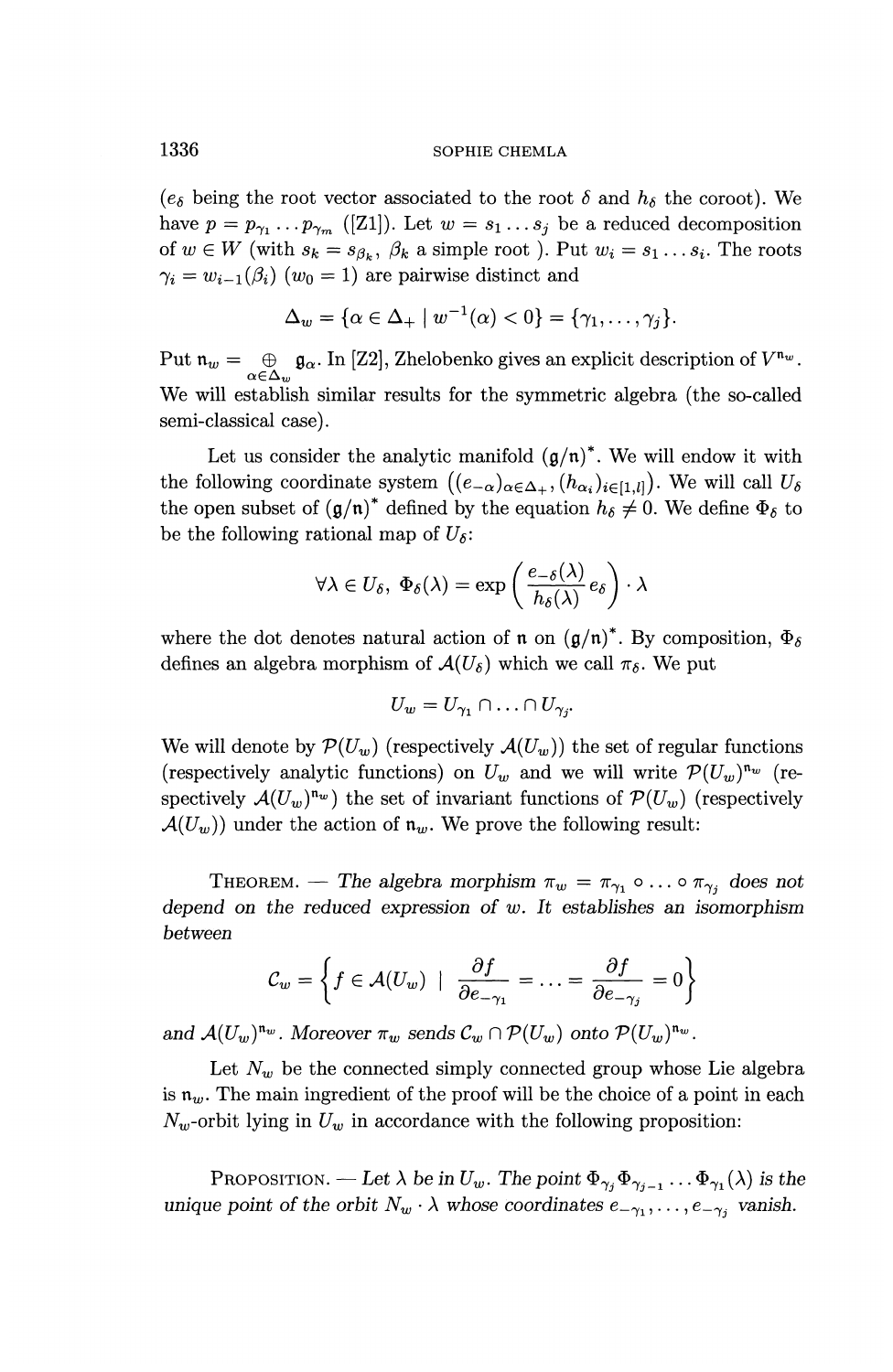In the appendix, we shall give a factorization for the extremal projector of the Virasoro algebra in the semi-classical case. Note that the non commutative case is still open. It is very different from the semi-simple case because the Virasoro algebra does not admit any normal ordering.

*Notations. —* Along all this article *Q* will denote a complex semi-simple finite dimensional Lie algebra and  $\mathfrak{h},\Delta,\Delta_+,\Delta_-,\mathfrak{n},\mathfrak{n}_ B = (\alpha_1, \ldots, \alpha_l)$  will be as above. Denote by *W* the Weyl group associated to these choices and  $\overline{w}$  its longest element. Let  $\gamma$  be an element of  $\Delta^+$  and let  $h_\gamma$  be the unique element of  $[\mathfrak{g}_{\gamma},\mathfrak{g}_{-\gamma}]$  such that  $\gamma(h_\gamma) = 2$ . If  $e_\gamma$  is in  $\mathfrak{g}_\gamma$ , then there exists a unique  $e_{-\gamma}$  such that  $(h_\gamma,e_\gamma,e_{-\gamma})$  is a sl(2)-triple. If  $\alpha$  and  $\beta$  are two roots, we set  $[e_\alpha, e_\beta] = C_{\alpha,\beta}e_{\alpha+\beta}$  with the convention that  $C_{\alpha,\beta}$  is zero if  $\alpha + \beta$  is not a root.

The ordering  $(\gamma_1,\ldots,\gamma_m)$  on the positive roots is normal if any composite root is located between its components. Thus for all positive roots  $\gamma_i, \gamma_j, \gamma_k$ , the equality  $\gamma_k = \gamma_i + \gamma_j$  implies  $i \leq k \leq j$  or  $j \leq k \leq i$ . There is a one to one correspondence between normal orderings and reduced expression of  $\overline{w}$  ([Z2]). Let us recall it. Denote by  $s_i$  the reflexion with respect to a simple root  $\beta_i$ . If  $\overline{w} = s_1 \dots s_m$ , then  $(\beta_1, s_1(\beta_2),\ldots, s_1 \ldots s_{i-1}(\beta_i),\ldots, s_1 \ldots s_{m-1}(\beta_m))$  are in normal ordering.

If *V* is a vector space, *S(V)* will be the symmetric algebra of *V.* Lastly, if P is in  $S(V)$ ,  $S(V)<sub>P</sub>$  will be the localization of  $S(V)$  with respect to  $\{P^n \mid n \in \mathbb{N}\}.$ 

*Acknowledgments. —* I would like to thank M. Duflo for suggesting to me to study the semi-classical case and for helpful discussions. I am grateful to the referee for indicating to me that the main theorem could be proved in a geometric way.

#### **2. Extremal equations in**  $(g/n)^*$ .

We consider  $(g/n)^*$  as an analytic manifold. We endow it with the following coordinate system  $((e_{-\alpha})_{\alpha\in\Delta_{+}}$ ,  $(h_{\alpha_i})_{i\in[1,l]})$ . If  $\delta$  is a positive root, we will denote by  $U_{\delta}$  the open subset of  $(\mathfrak{g}/\mathfrak{n})^*$  defined by the equation  $h_{\delta} \neq 0$ . If *U* is an open subset for the Zariski topology, we will write  $\mathcal{A}(U)$ for the algebra of analytic functions on  $U$  and  $\mathcal{P}(U)$  for the algebra of regular functions on U. We will define  $\Phi_{\delta}$  to be the following rational map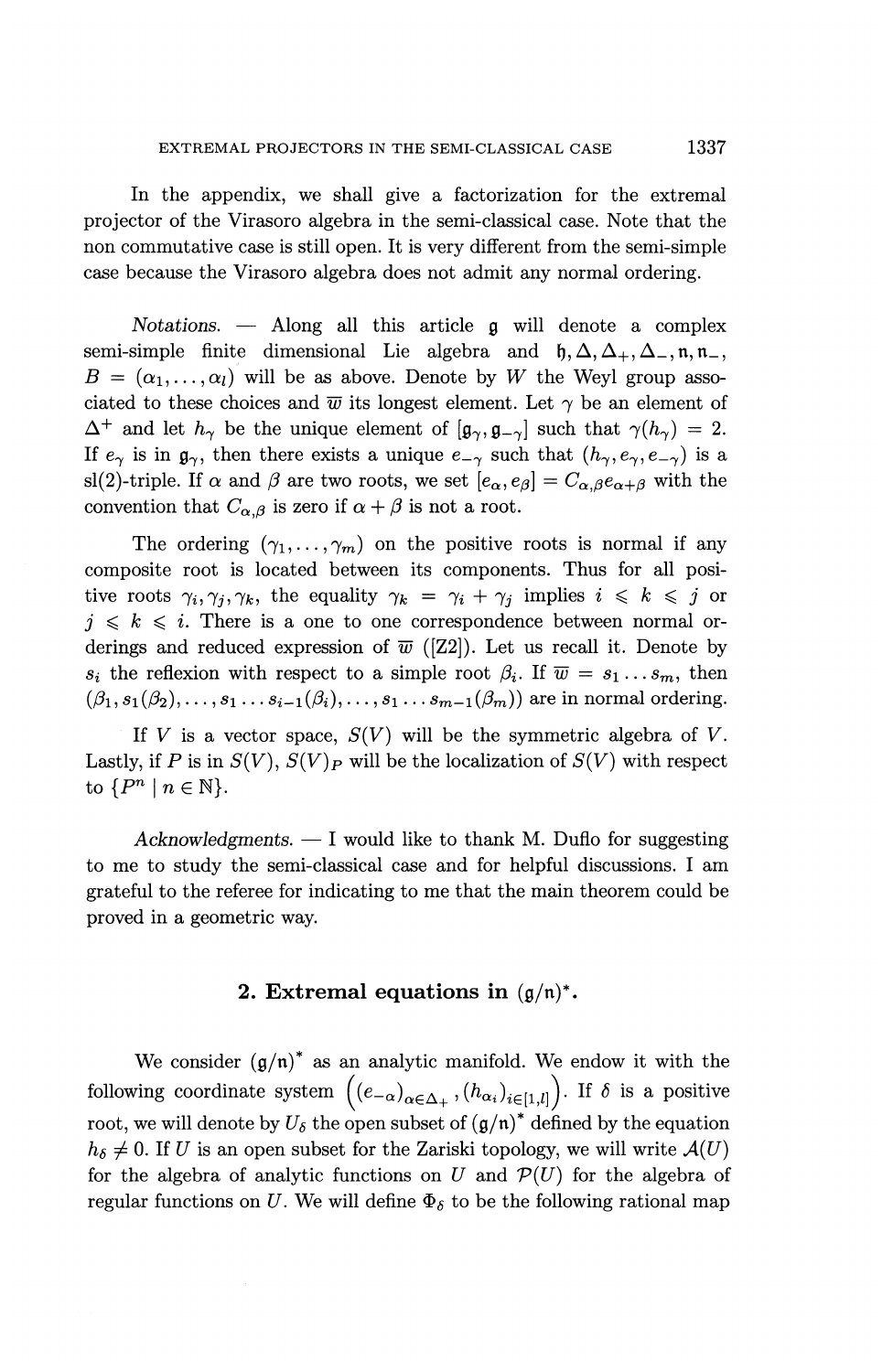**1338** SOPHIE CHEMLA

of  $U_{\delta}$ 

$$
\forall \lambda \in U_{\delta}, \ \ \Phi_{\delta}(\lambda) = \exp \left( \frac{e_{-\delta}(\lambda)}{h_{\delta}(\lambda)} e_{\delta} \right) \cdot \lambda.
$$

By composition,  $\Phi_{\delta}$  defines an algebra morphism of  $\mathcal{A}(U_{\delta})$  which we call  $\pi_{\delta}$ . We will denote by  $X_{\delta}$  the natural action of  $e_{\delta}$  on  $\mathcal{A}(U_{\delta})$ . Remark that  $X_{\delta}$  is a derivation. If f is in  $\mathcal{P}(U_{\delta})$ , we have

$$
(*) \quad \pi_{\delta}(f) = \sum_{k=0}^{\infty} (-1)^k \frac{e_{-\delta}^k}{k! h_{\delta}^k} X_{\delta}^k \cdot f
$$

where  $e_{-\delta}$  denotes the multiplication by  $e_{-\delta}$ . The operator  $\pi_{\delta}$  is the commutative analog of the Zhelobenko's elementary projector.

Let  $w = s_1...s_j$  be a reduced decomposition of  $w \in W$  (with  $s_k = s_{\beta_k}, \beta_k \in B$ ). Put  $w_i = s_1 \dots s_i$ . The roots  $\gamma_i = w_{i-1}(\beta_i)$  ( $w_0 = 1$ ) are pairwise distinct and

$$
\Delta_w = \{ \alpha \in \Delta_+ \mid w^{-1}(\alpha) < 0 \} = \{ \gamma_1, \ldots, \gamma_j \}.
$$

An ordering in  $\Delta_w$  is called normal if it coincides with the initial segment of some normal ordering in  $\Delta^+$  (that is compatible with one of the reduced expression of  $\overline{w}$ ). Note that  $(\gamma_1,\ldots,\gamma_j)$  is a normal ordering of  $\Delta_w$ . Put

$$
U_w = \bigcap_{\delta \in \Delta_w} U_{\delta}.
$$

We have

$$
\mathcal{P}(U_w) = \left(\frac{S(\mathfrak{g})}{S(\mathfrak{g})\mathfrak{n}}\right)_{h_{\gamma_1}...h_{\gamma_j}} = S\left(\frac{\mathfrak{g}}{\mathfrak{n}}\right)_{h_{\gamma_1}...h_{\gamma_j}}
$$

We will denote by  $N_w$  the connected and simply connected group whose Lie algebra is  $\mathfrak{n}_w = \bigoplus_{\alpha \in \Delta_w} \mathfrak{g}_{\alpha}$ . We will start by proving the following proposition.

PROPOSITION 2.1. — Let  $\lambda$  be in  $U_w$ . The point  $\Phi_{\gamma_i} \Phi_{\gamma_{i-1}} \dots \Phi_{\gamma_1} (\lambda)$  is *the unique point of the orbit*  $N_w \cdot \lambda$  whose coordinates  $e_{-\gamma_1}, \ldots, e_{-\gamma_j}$  vanish. In particular  $\Phi_{\gamma_i} \Phi_{\gamma_{i-1}} \dots \Phi_{\gamma_1}$  does not depend on the normal ordering on  $\Delta_w.$ 

*Proof of Proposition 2.1.* — Complete  $(\gamma_1, \ldots, \gamma_j)$  into a normal ordering on the positive roots  $(\gamma_1,\ldots,\gamma_m)$ .  $\mathfrak{g}/\mathfrak{n}$  is endowed with the basis  $(e_{-\gamma_1},...,e_{-\gamma_m},h_{\alpha_1},...,h_{\alpha_l})$ . Let  $(e_{-\gamma_1}^*,...,e_{-\gamma_m}^*,h_{\alpha_1}^*,...,h_{\alpha_l}^*)$  be the dual basis. We will often identify the point  $a_{\gamma_1}e_{-\gamma_1}^* + \ldots + a_{\gamma_m}e_{-\gamma_m}^* + b_1h_{\alpha_1}^* +$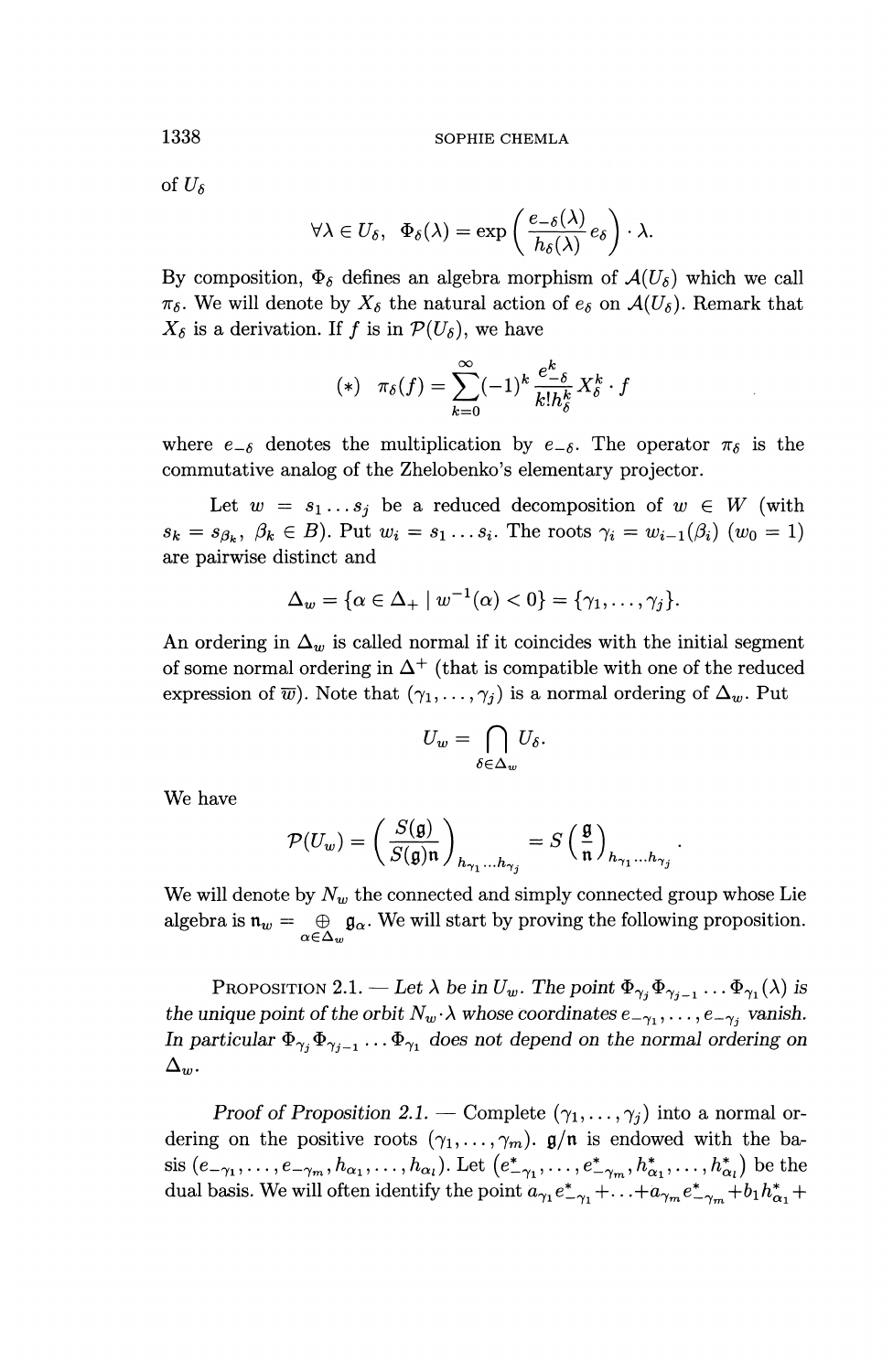$\ldots + b_l h^*_{\alpha_l}$  with its coordinates  $(a_{\gamma_1}, \ldots, a_{\gamma_m}, b_1, \ldots, b_l)$ . Let us see that there is a unique point in  $N_w \cdot \lambda$  whose coordinates  $e_{-\gamma_1}, \ldots, e_{-\gamma_k}$  vanish. Assume that there are two such points  $f = (0, \ldots, 0, a_{\gamma_{i+1}}, \ldots, a_{\gamma_m}, b_1, \ldots, b_l)$ and  $f' = (0, \ldots, 0, a'_{\gamma_{i+1}}, \ldots, a'_{\gamma_m}, b'_1, \ldots, b'_l)$ . Then there exist complex numbers  $(t_1, \ldots, t_i)$  such that  $\exp(t_1e_{\gamma_1} + \ldots + t_ie_{\gamma_i}) \cdot f = f'$ . One can show easily the following equalities:

$$
\begin{split} e_{\gamma_l} \cdot e^*_{-\gamma_k} &= -C_{\gamma_l,-\gamma_k} e^*_{-\gamma_l-\gamma_k} \\ e_{\gamma_l} \cdot h^*_{-\alpha_i} &= -h^*_{-\alpha_i} (h_{\gamma_l}) e^*_{-\gamma_l}. \end{split}
$$

From these equalities, one deduces easily that the term in  $e_{-\gamma_1}^*$  of  $\exp(t_1e_{\gamma_1} + \ldots + t_je_{\gamma_i}) \cdot (0,\ldots,0,a_{\gamma_{i+1}},\ldots,a_{\gamma_m},b_1,\ldots,b_l)$  is  $-t_1f(h_{\gamma_1}).$ As f is in  $U_w$ , we get  $t_1 = 0$ . We reproduce the same reasoning to show that  $t_2, t_3,\ldots,t_j$  are zero. So that we have proved that the two points  $f$  and  $f'$  coincide. It is not difficult to deduce from the normal ordering property that  $\Phi_{\gamma_i}$  sends the point  $(x_{\gamma_1},\ldots,x_{\gamma_m},y_1,\ldots,y_l)$  to a point  $(x'_{\gamma_1},...,x'_{\gamma_{i-1}}, 0, x'_{\gamma_{i+1}},..., x'_{\gamma_m}, y_1,..., y_l)$  and that it sends the point  $(0,\ldots,0,x_{\gamma_i},\ldots,x_{\gamma_m},y_1,\ldots,y_l)$  to a point  $(0,\ldots,0,x'_{\gamma_{i+1}},\ldots,x'_{\gamma_m},y_l)$  $(y_1,\ldots, y_l)$ . So that  $\Phi_{\gamma_i}\Phi_{\gamma_{i-1}}\ldots\Phi_{\gamma_1}(\lambda)$  is the unique point of  $N_w \cdot \lambda$  whose coordinates  $e_{-\gamma_1}, \ldots, e_{-\gamma_j}$  vanish. This finishes the proof of Proposition 2.1.

As a consequence of the previous proposition, we may write  $\Phi_w$  for the operator  $\Phi_{\gamma_i} \Phi_{\gamma_{i-1}} \dots \Phi_{\gamma_1}$ . The algebra homomorphism defined by  $\Phi_w$ on  $\mathcal{A}(U_w)$  will be denoted by  $\pi_w$ . Using Proposition 2.1, we will give a geometric proof of the following result.

THEOREM 2.2.  $-1$ *)* If  $\bar{n}_w$  denotes the linear hull of  $(e_{-\alpha})_{\alpha \in \Delta_m}$ , one *has*  $\text{Ker}\pi_w = \overline{\mathfrak{n}}_w \mathcal{A}(U_w).$ 

2) The operator  $\pi_w$  is the projector onto  $\mathcal{A}(U_w)^{\mathfrak{n}_w}$  with kernel  $\overline{\mathfrak{n}}_w\mathcal{A}(U_w)$  and its restriction to  $\mathcal{P}(U_w)$  is the projector onto  $\mathcal{P}(U_w)^{\mathfrak{n}_w}$  with *kernel*  $\overline{\mathfrak{n}}_w \mathcal{P}(U_w)$ .

3) The operator  $\pi_w$  establishes an isomorphism  $\Pi_w$  between

$$
\mathcal{C}_w = \left\{ f \in \mathcal{A}(U_w) \mid \frac{\partial f}{\partial e_{-\gamma_1}} = \dots \frac{\partial f}{\partial e_{-\gamma_j}} = 0 \right\}
$$

and  $\mathcal{A}(U_w)^{\mathfrak{n}_w}$ . Moreover  $\Pi_w$  sends  $\mathcal{C}_w \cap \mathcal{P}(U_w)$  onto  $\mathcal{P}(U_w)^{\mathfrak{n}_w}$ . If f is in and  $\mathcal{A}(U_w)^{\mathfrak{n}_w}$ . Moreover  $\Pi_w$  sends  $\mathcal{C}_w \cap \mathcal{P}(U_w)$  onto  $\mathcal{P}(U_w)^{\mathfrak{n}_w}$ . If f is in  $\mathcal{A}(U_w)^{\mathfrak{n}_w}$ ,  $\Pi_w^{-1}(f)$  is the restriction of f to the subvariety of equations  $e_{-\gamma_1} = \ldots = e_{-\gamma_j} = 0.$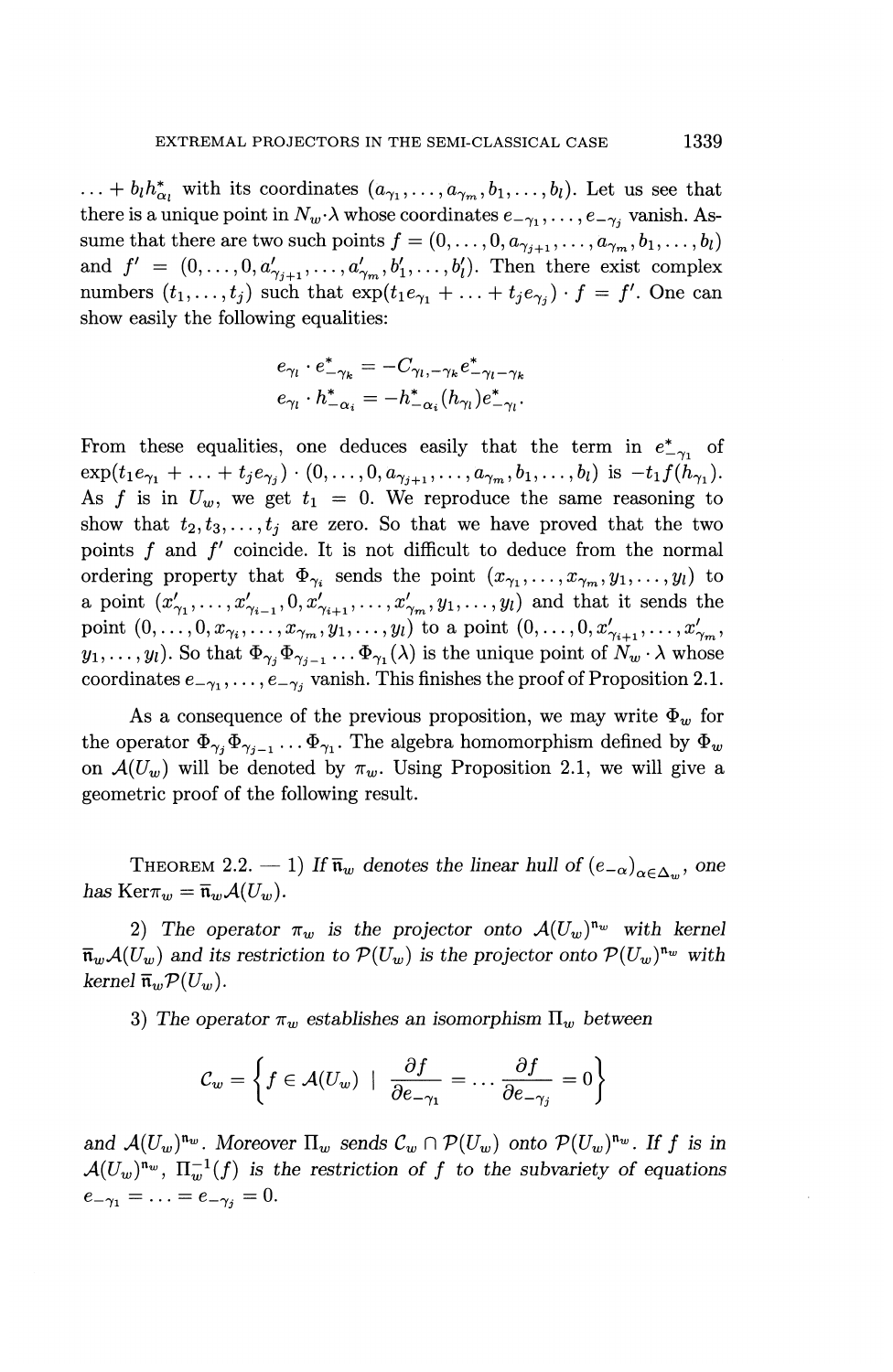#### 1340 SOPHIE CHEMLA

*Proof of Theorem 2.2. —* From the previous proposition, the inclusion  $\overline{n}_w\mathcal{A}(U_w) \subset \text{Ker}\pi_w$  is clear. Moreover, a standard reasoning shows that

$$
\mathcal{A}(U_w) = \mathcal{C}_w \oplus \overline{\mathfrak{n}}_w \mathcal{A}(U_w).
$$

Then one sees easily that  $\text{Ker}\pi_w \cap C_w = \{0\}$ . So that we have  $\overline{\mathfrak{n}}_w\mathcal{A}(U_w) =$  $Ker\pi_w$ .

Let us now show that  $\text{Im}\pi_w = \mathcal{A}(U_w)^{\mathfrak{n}_w}$  and that  $\pi_w$  is a projector. Let  $\alpha$  be in  $\Delta_w$ . For any f in  $\mathcal{A}(U_w)$  and any  $\lambda$  in  $U_w$ , we have

$$
(X_{\alpha}\circ \pi_w) (f)(\lambda) = \frac{d}{dt} f (\Phi_{\gamma_j} \dots \Phi_{\gamma_1} \exp(-te_{\alpha})\lambda)_{|t=0}.
$$

But for any  $t, \Phi_{\gamma_i} \dots \Phi_{\gamma_1} \exp(-te_{\alpha})\lambda$  is the unique point of  $N_w \cdot \lambda$  whose coordinates  $e_{-\gamma_1}, \ldots, e_{-\gamma_j}$  vanish. So that  $X_\alpha \circ \pi_w = 0$ . We have thus proved the inclusion  $\text{Im}\pi_w \subset \mathcal{A}(U_w)^{\mathfrak{n}_w}$ . Now it is clear that  $\pi_w$  is a projector : check that  $\pi_w \circ \pi_w = \pi_w$  on coordinates using the formula (\*). The reverse inclusion  $\mathcal{A}(U_w)^{\mathfrak{n}_w} \subset \mathrm{Im}\pi_w$  will be a consequence of the following lemma.

LEMMA 2.3. — Let k be in [1, j] and let f be in  $\mathcal{A}(U_w)$ . If  $X_{\gamma_k} f = 0$ , then  $\pi_{\gamma_k} f = f$ .

*Proof of Lemma 2.3.* — We first remark that  $(\pi_{\gamma_k}(e_{-\gamma_1}),...$  $\pi_{\gamma_k}(e_{-\gamma_{k-1}}), e_{-\gamma_k}, \pi_{\gamma_k}(e_{-\gamma_{k+1}}),..., \pi_{\gamma_k}(e_{-\gamma_m}), h_{\alpha_1},...,h_{\alpha_l})$  is a coordinate system in  $U_w$ . Indeed, one may see by induction that for any  $i \leq k - 1$  (respectively  $i \geq k + 1$ ),  $e_{-\gamma_i}$  may be expressed as a regular function of  $(\pi_{\gamma_k}(e_{-\gamma_1}),..., \pi_{\gamma_k}(e_{-\gamma_i}), h_{\alpha_1},..., h_{\alpha_l})$  (respectively  $(\pi_{\gamma_k}(e_{-\gamma_i}),\ldots,\pi_{\gamma_k}(e_{-\gamma_m}),h_{\alpha_1},\ldots,h_{\alpha_l}))$ . We put  $(\epsilon_1,\ldots,\epsilon_{m+l})$  =  $(\pi_{\gamma_k}(e_{-\gamma_1}),...,\pi_{\gamma_k}(e_{-\gamma_{k-1}}),e_{-\gamma_k},\pi_{\gamma_k}(e_{-\gamma_{k+1}}),...,\pi_{\gamma_k}(e_{-\gamma_m}),h_{\alpha_1},...,h_{\alpha_l})$ <br>In these coordinates, we have  $X_{\gamma_k} = h_{\gamma_k} \frac{\partial}{\partial \epsilon_k}$ . So that if  $X_{\gamma_k} f = 0$ , then *f* does not depend on  $\epsilon_k$  and it becomes clear that there exists g such that  $f = \pi_{\gamma_k} g$ . As  $\pi_{\gamma_k}$  is a projector, we have  $\pi_{\gamma_k} f = \pi_{\gamma_k} \pi_{\gamma_k} g = \pi_{\gamma_k} g$ , which finishes the proof of the lemma.

It is clear from the proof that  $\pi_w$  sends  $\mathcal{C}_w \cap \mathcal{P}(U_w)$  onto  $\mathcal{P}(U_w)^{\mathfrak{n}_w}$ .

In particular  $\pi_{\overline{w}|\mathcal{P}(U_{\overline{w}})}$  is the projector onto  $S(\mathfrak{h})_{h_{\gamma_1}...h_{\gamma_m}}$  with kernel  $n_P(U_{\overline{w}})$ . By analogy to Asherova, Tolstoy, Smirnov and Zhelobenko's work, we will call it the extremal projector.

Proposition 2.1 gives a geometric interpretation of the projector  $\pi_w$ .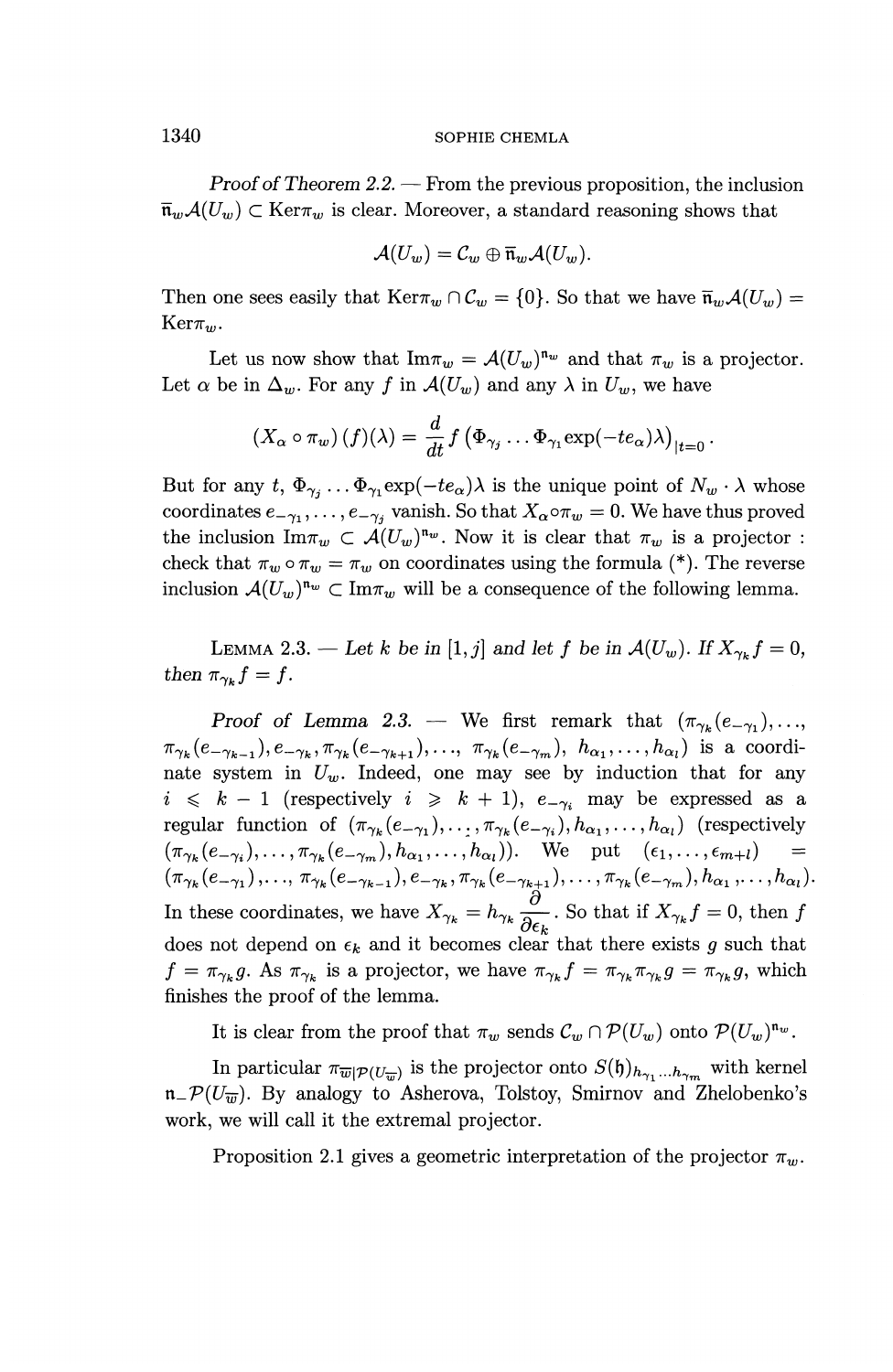## **3. Appendix: Extremal projector for the Virasoro algebra in the semi-classical case.**

In this section, we shall give a factorization of the Virasoro algebra extremal projector in the semi-classical case. Note that the non commutative case is still open. It is very different from the semi-simple case because the Virasoro algebra does not admit any normal ordering. Recall that the Virasoro algebra Vir is the infinite dimensional Lie algebra generated by  ${e_i \mid i \in \mathbb{Z} \} \cup {c}$  with commutation rules

$$
[e_i, e_j] = (j - i) e_{i+j} + \frac{(j^3 - j)}{12} \delta_{i+j,0} c, \quad [e_i, c] = 0.
$$

Vir admits the following triangular decomposition:

$$
Vir = Vir_+ \oplus Vir_0 \oplus Vir_-
$$

where

$$
\text{Vir}_{+}=\underset{i\geq 1}{\oplus}\mathbb{C}e_{i},\ \text{Vir}_{0}=\mathbb{C}e_{0}\oplus\mathbb{C}e_{i},\ \text{Vir}_{-}=\underset{i\leq -1}{\oplus}\mathbb{C}e_{i}.
$$

We will also use the notation

$$
\text{Vir}_{r,+} = \underset{i \geq r}{\oplus} \mathbb{C}e_i \text{ and } \text{Vir}_{r,-} = \underset{i \leq -r}{\oplus} \mathbb{C}e_i.
$$

 $Vir_{r,+}$  and  $Vir_{r,-}$  are Lie subalgebras of Vir.

Let  $R(\text{Vir}_0)$  be the field of fractions of  $S(\text{Vir}_0)$ . We introduce the algebra

$$
S'(\mathrm{Vir})=S(\mathrm{Vir})\underset{S(\mathrm{Vir}_0)}{\otimes}R(\mathrm{Vir}_0)=S'\,(\mathrm{Vir}/\mathrm{Vir}_-).
$$

There is a natural action of Vir<sub>-</sub> on  $S'$  (Vir/Vir<sub>-</sub>). Through this action, for any negative *i*,  $e_i$  defines a derivation  $X_i$  of  $S' \left( \frac{\text{Vir}}{\text{Vir}_{-}} \right)$ . Set

$$
T_r = \left(\frac{S'(\mathrm{Vir})}{S'(\mathrm{Vir})\mathrm{Vir}_-}\right)^{\mathrm{Vir}_{r,-}}
$$

The result and the proof of the following lemma is left to the reader.

LEMMA **3.1.**

$$
T_r = \bigoplus_{k_1,\ldots,k_{r-1} \in \mathbb{N}} R(\text{Vir}_0) e_1^{k_1} \ldots e_{r-1}^{k_{r-1}}.
$$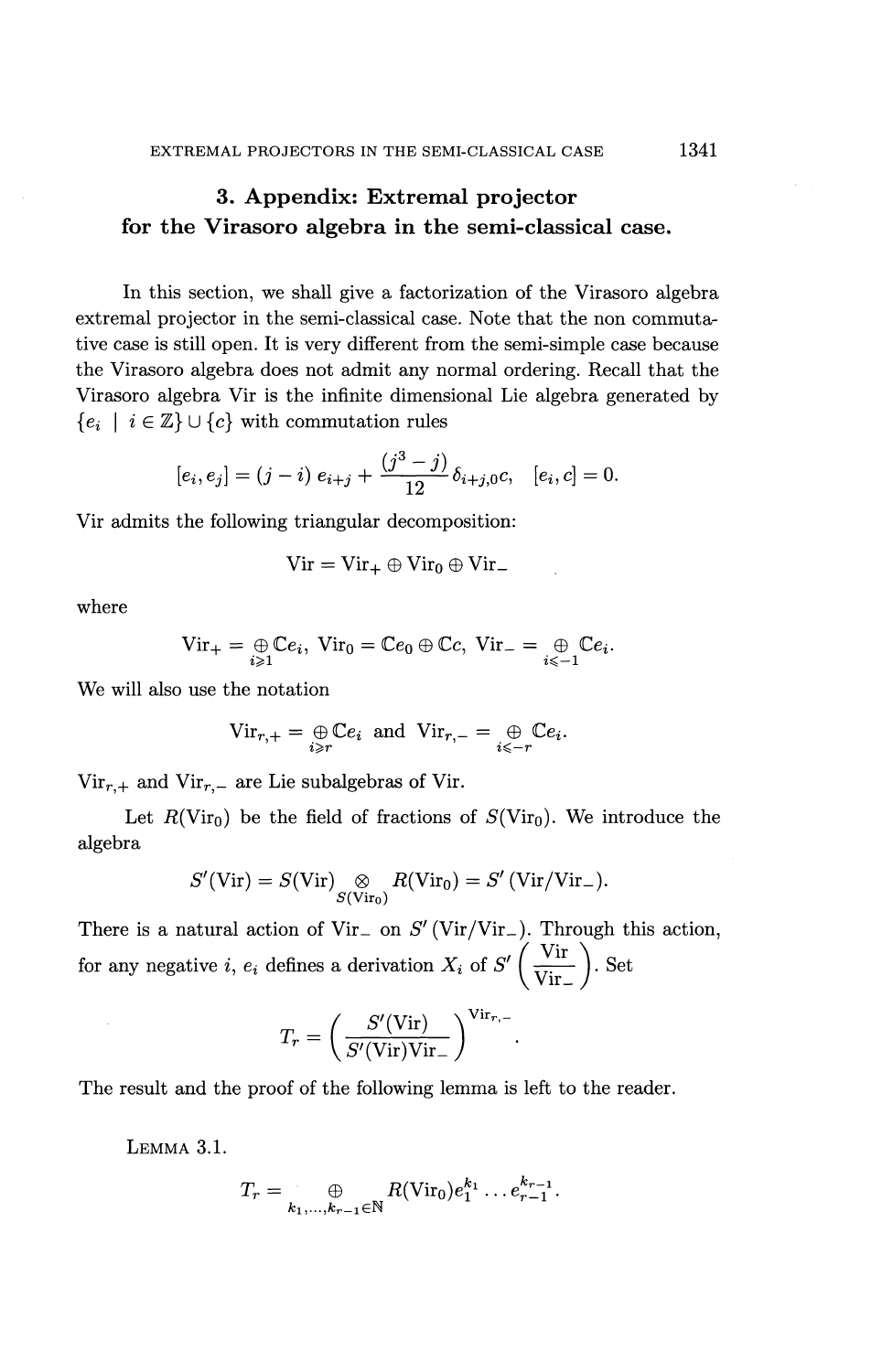As a consequence of Lemma 3.1, we have the following decomposition:

$$
S'(\text{Vir}/\text{Vir}_{-})=T_r\oplus \text{Vir}_{r,+}S'(\text{Vir}/\text{Vir}_{-})\,.
$$

The proof of the next lemma is an easy computation.

LEMMA 3.2. — For any  $i > 1$ , the operator

— For any 
$$
i > 1
$$
, the operator  
\n
$$
\pi_i = \sum_{k=0}^{\infty} \frac{(-1)^k}{k! \left(2ie_0 + \frac{(i^3 - i)c}{12}\right)^k} e_i^k X_{-i}^k
$$

*is an algebra morphism and satisfies the relations*

 $X_{-i} \circ \pi_i = 0$  and  $\pi_i \circ e_i = 0$ 

(where  $e_i$  denotes multiplication by  $e_i$ ).

It is not hard to see that the operator  $\Pi_r = \prod_{i=r}^{\infty} \pi_i$  is well defined. Actually  $\prod_{i=r}^{\infty} \pi_i(e_1^{a_1} \dots e_k^{a_k}) = \prod_{r \leq i \leq k} \pi_i(e_1^{a_1} \dots e_k^{a_k}) = 0$  (by Lemma 3.2).

THEOREM 3.3. — The operator  $\Pi_r$  satisfies the relations

 $\forall i \geq r, X_{-i} \circ \Pi_k = 0, \Pi_k \circ e_i = 0.$ It is the projector onto  $T_r$  with kernel  $\text{Vir}_{r,+}S' \left( \frac{\text{Vir}}{\text{Vir}_{-}} \right)$ .

In particular,  $\Pi_1$  is the extremal projector.

*Proof of Theorem 3.3. —* The relations of the theorem are easy to check and they prove that  $\Pi_r$  is a projector. To prove that the kernel of  $\Pi_r$ is Vir<sub>r, +</sub>, we proceed as in the semi-simple case. The inclusion  $\text{Im}\Pi_r \subset T_r$ is a consequence of the theorem. To prove the reverse inclusion, remark that if x is in  $T_r$ , then  $\Pi_r x = x$ , so that x is in  $\text{Im}\Pi_r$ .